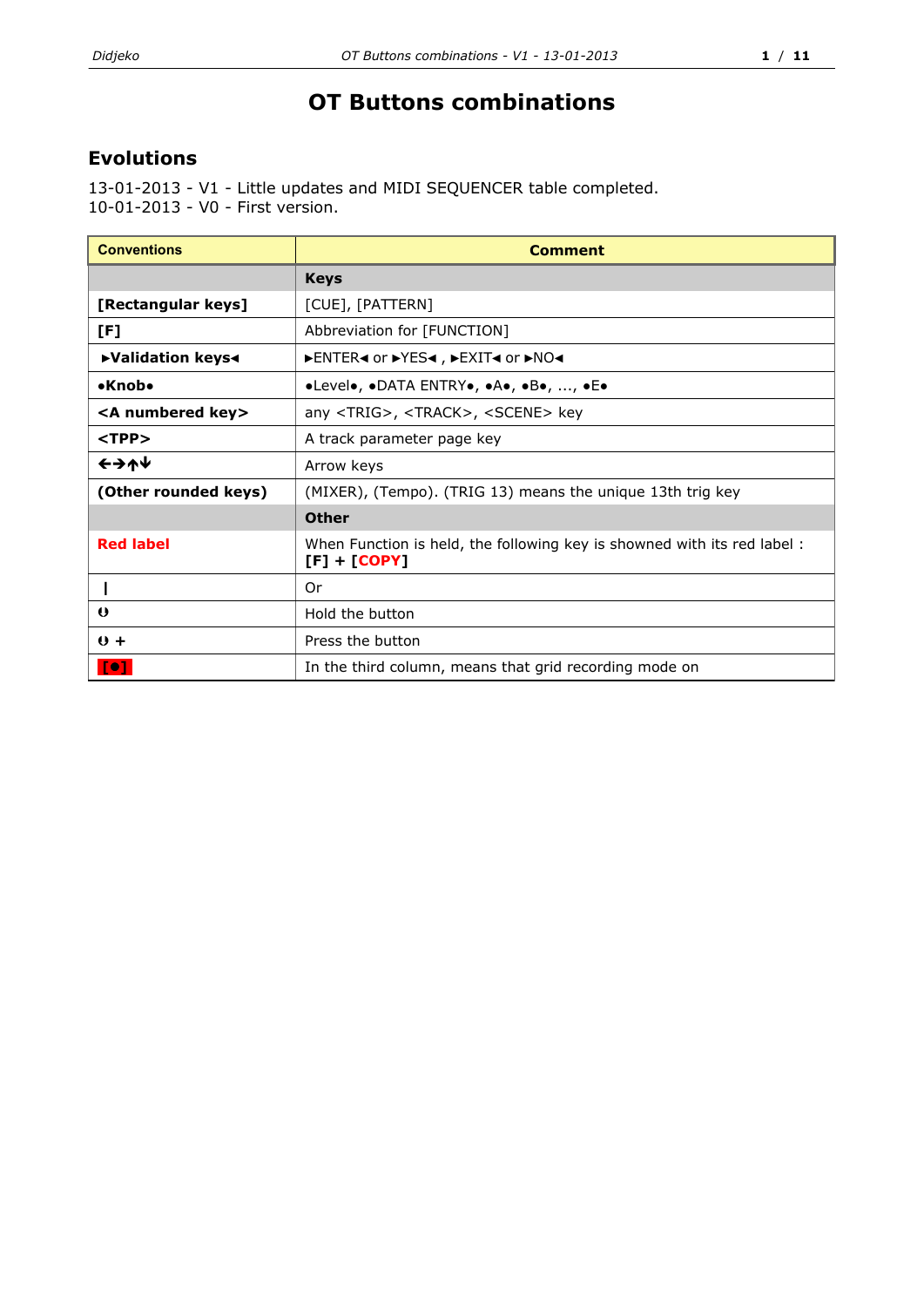|                                             | <b>GENERAL</b>                                      |  |
|---------------------------------------------|-----------------------------------------------------|--|
| ►EXIT<                                      | Close a window                                      |  |
| $[CUE] + (Tempo)$                           | Toggle metronome on / off                           |  |
|                                             | <b>Parameter editing</b>                            |  |
| $0 + \bullet$ DATA ENTRY $\bullet$          | Adjust the value in increments of 7                 |  |
| $[F]$ + $\bullet$ DATA ENTRY $\bullet$      | Jump to relevant position (eg. : min, max, middle,) |  |
| $[F] + \uparrow$                            | Quick scrolling (one page up / down)                |  |
|                                             | <b>Naming menu</b>                                  |  |
| $\leftarrow \rightarrow$                    | Navigate left / right between the letters           |  |
| •Level•   ↑   ↓                             | Select the letter                                   |  |
| $[F]$ + $\triangleright$ NO $\triangleleft$ | Quickly erase characters                            |  |
| [F]                                         | Open a popup displaying the letters                 |  |

|                                                | <b>PROJECT</b>                                                |  |
|------------------------------------------------|---------------------------------------------------------------|--|
| $[F] + ( PROJECT)$                             | <b>Open Project Menu</b>                                      |  |
| $[F] + [EDIT]$                                 | Rename/delete projects in the CHANGE menu                     |  |
| (MIXER)                                        | <b>Open Mixer Menu</b>                                        |  |
| $<$ TRIG $>$                                   | Mute Audio Track (1-8), Midi Track (9-16)                     |  |
| $0$ [F] + $\le$ TRIG $>$                       | Mute changes are held until [F] is released                   |  |
| $[CUE]$ + $<$ TRIG $>$                         | Solo Audio Track (1-8), Midi Track (9-16)                     |  |
| (Tempo)                                        | <b>Open Tempo Menu</b>                                        |  |
| •Level•                                        | Change the current tempo in integer steps                     |  |
| $\uparrow$ $\downarrow$                        | Change the decimal part of the tempo                          |  |
| $\theta$ [F] + • Level•                        | Will not change the tempo until [F] is released               |  |
| $[F] + (Tap Tempo)$                            | 4 taps minimum                                                |  |
| $\leftarrow$ $\rightarrow$                     | Temporarily shift the tempo up/down by 10%                    |  |
| $\langle$ TRACKs> + $\leftarrow$ $\rightarrow$ | Temporarily nudge the tempo of the selected <tracks></tracks> |  |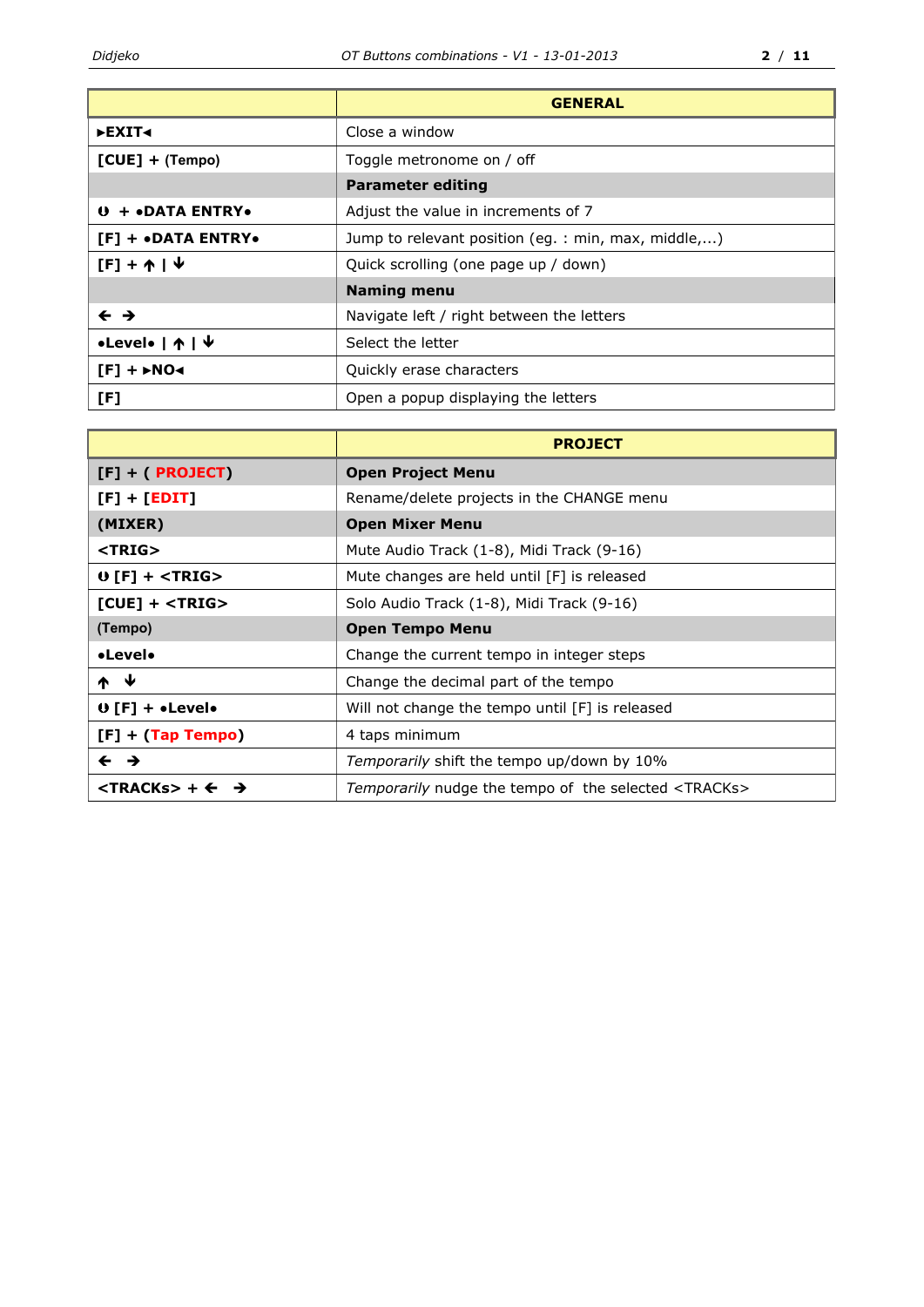|                                                        | <b>TRACK RECORDERS AND PICKUP MACHINES</b>                                                            |                 |
|--------------------------------------------------------|-------------------------------------------------------------------------------------------------------|-----------------|
| $[F] + (SETUP AB)$                                     | Open recorder setup menu page 1                                                                       |                 |
| $[F] + (SETUP CD)$                                     | Open recorder setup menu page 2                                                                       |                 |
| $[F]+[+]$                                              | Clear the recorder buffer                                                                             | NOT <b>[</b> O] |
| $[F] + [EDIT]$                                         | Recorder popup menu                                                                                   |                 |
| <track/> + [EDIT]                                      | Open the sample in the sample editor                                                                  |                 |
| <record> + [EDIT]</record>                             | Open the recorder buffer of the active track in the sample editor                                     |                 |
|                                                        | <b>Recorder trig sampling</b>                                                                         |                 |
| <trig></trig>                                          | Place a recording trig                                                                                |                 |
| $[F]$ + <trig></trig>                                  | Place a one shot recording trig                                                                       | [0]             |
| <trig> + (RECORD AB)  <br/>(RECORD CD)   (MIDI)</trig> | Activate sampling source                                                                              |                 |
|                                                        | <b>Manual sampling</b>                                                                                |                 |
| <track/> + (RECORD AB)                                 | Sample from input AB                                                                                  |                 |
| <track/> + (RECORD CD)                                 | Sample from input CD                                                                                  |                 |
| <track/> + (MIDI)                                      | Sample from internal source                                                                           |                 |
|                                                        | Personalize / Quick Mode recording allow to sample without needing<br>to press <track/>               |                 |
|                                                        | <b>Pickup Machine sampling</b>                                                                        |                 |
| (RECORD AB)                                            | Control the record function: Start new loop recording / toggle bet-<br>ween overdubbing and replacing |                 |
| (RECORD CD)                                            | Control the play function: Stop overdubbing or replacing                                              |                 |
| <track/> + (TEMPO)                                     | Sync the sequencer to a PICKUP machine loop                                                           |                 |
| <setup> + [EDIT]</setup>                               | Open the recorder buffer in the sample editor                                                         |                 |

|                                       | <b>BANKS, PARTS AND SCENES</b>                                                                                                                                                                                     |  |
|---------------------------------------|--------------------------------------------------------------------------------------------------------------------------------------------------------------------------------------------------------------------|--|
| $[F] + (PART)$                        | Part quick select menu                                                                                                                                                                                             |  |
| ← → ↑ ↓                               | Select part                                                                                                                                                                                                        |  |
| $[F] + [EDIT]$                        | Part Edit popup menu                                                                                                                                                                                               |  |
| $[F] + [RELOAD]$                      | Revert the part to its previously saved state                                                                                                                                                                      |  |
| $[F] + [COPY]   [CLEAR]  $<br>[PASTE] | Copy / clear / paste parts                                                                                                                                                                                         |  |
|                                       | <b>Scenes</b>                                                                                                                                                                                                      |  |
| $<$ SCENE> + $<$ TRIG>                | Associate the <trig>th scene to the chosen <scene></scene></trig>                                                                                                                                                  |  |
| <scene> + .DATA ENTRY.</scene>        | Lock the parameter controlled by the knob to the scene                                                                                                                                                             |  |
| <scene> + 0 .DATA ENTRY.</scene>      | Remove a scene lock                                                                                                                                                                                                |  |
| <scene></scene>                       | Display scene lock on the <trig> leds:<br/>- Red : scene number assigned to this <scene><br/>- Green : scene number assigned to the other <scene><br/>- Half-bright green : parameter locks</scene></scene></trig> |  |
| $0$ <scene></scene>                   | Display scene lock for the tracks with <b>Half-bright green, maybe</b><br><b>blinking</b> leds.                                                                                                                    |  |
| $0$ <scene> + <track/></scene>        | Display scene lock for the parameter pages with <b>Half-bright</b><br>green, maybe blinking leds.                                                                                                                  |  |
| $[F]$ + <scene mute=""></scene>       | Mute the chosen <scene>.</scene>                                                                                                                                                                                   |  |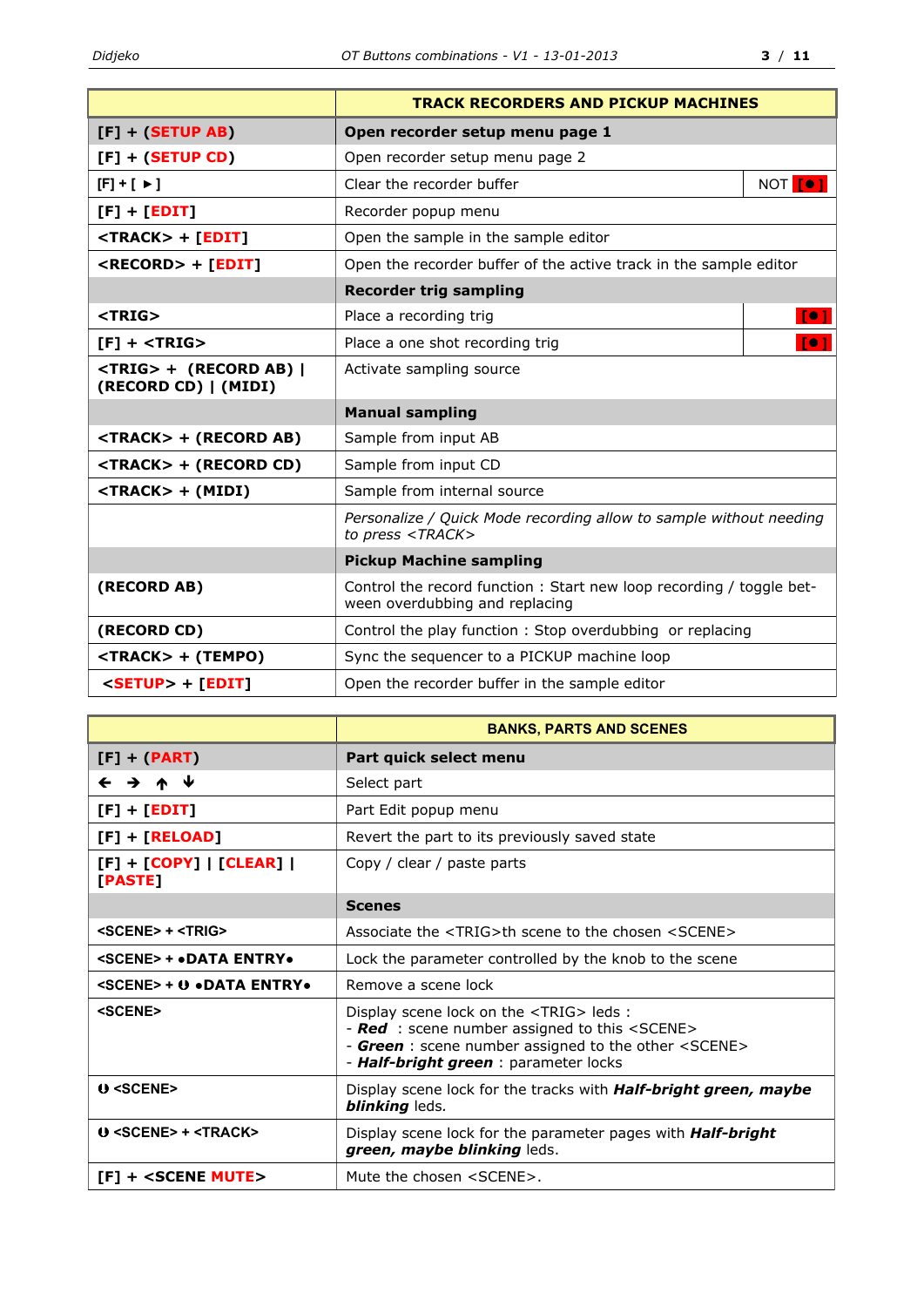|                         | Copy / Clear / Paste scenes.                                       |
|-------------------------|--------------------------------------------------------------------|
| <b>CLEAR]   [PASTE]</b> | $\vert$ <scene> + [CLEAR] a second time undo the clearing.</scene> |

|                                                   | <b>TRACKS</b>                                                                                                                                                                                                                                                     |  |
|---------------------------------------------------|-------------------------------------------------------------------------------------------------------------------------------------------------------------------------------------------------------------------------------------------------------------------|--|
|                                                   | <b>Assign machines and samples</b>                                                                                                                                                                                                                                |  |
| <track/> + <track/>                               | Open quick assign menu for the track                                                                                                                                                                                                                              |  |
| (PLAYBACK)                                        | Open playback menu                                                                                                                                                                                                                                                |  |
| $[F] + [EDIT]$                                    | Edit the sample in the audio editor (from Quick assign or playback<br>menu)                                                                                                                                                                                       |  |
| <track/> + [EDIT]                                 | Open the sample in the sample editor                                                                                                                                                                                                                              |  |
| $[F]$ + $\rightarrow$ YES $\rightarrow$           | Preview audio file on main outputs                                                                                                                                                                                                                                |  |
| $[CUE]$ + $\triangleright$ YES<                   | Preview audio file on cue outputs                                                                                                                                                                                                                                 |  |
| $[F] + \leftarrow   \rightarrow$                  | Load the previous   Next sample in the slot                                                                                                                                                                                                                       |  |
|                                                   | <b>Track parameter pages</b>                                                                                                                                                                                                                                      |  |
| <tpp></tpp>                                       | Open the corresponding MAIN track parameter page                                                                                                                                                                                                                  |  |
| $[F]$ + <tpp><br/><tpp> + <tpp></tpp></tpp></tpp> | Open the corresponding SETUP track parameter page                                                                                                                                                                                                                 |  |
|                                                   | <b>Levels</b>                                                                                                                                                                                                                                                     |  |
| •Level•                                           | Adjust track main output level (post effects)                                                                                                                                                                                                                     |  |
| $[CUE] + \bullet Level \bullet$                   | Adjust track cue output level                                                                                                                                                                                                                                     |  |
| $[F] + \bullet$ Level $\bullet$                   | Adjust the main level of the MIXER menu                                                                                                                                                                                                                           |  |
|                                                   | <b>Routing</b>                                                                                                                                                                                                                                                    |  |
| <track/>                                          | Select a track                                                                                                                                                                                                                                                    |  |
| $[F]$ + <track mute=""/>                          | Mute the track                                                                                                                                                                                                                                                    |  |
| $[CUE]$ + <track/>                                | Send the track to the cue output (toggle)                                                                                                                                                                                                                         |  |
| [CUE] + (RECORD AB)                               | Route AB to the cue output                                                                                                                                                                                                                                        |  |
| [CUE] + (RECORD CD)                               | Route CD to the cue output                                                                                                                                                                                                                                        |  |
|                                                   | <b>LFO Designer</b>                                                                                                                                                                                                                                               |  |
| $\langle$ TRIG> + • A•   • B•   • C•              | Change values for LFO Designer steps : <trig> choose the step,<br/>the upper DATA ENTRY defines the value : <math>B =</math> current value, <math>A =</math><br/>previous step, <math>C =</math> next step.<br/>Many TRIG can be pressed at the same time.</trig> |  |
| <trig> + (Tempo)</trig>                           | Interpolate value between current step and next step                                                                                                                                                                                                              |  |
| $[F] + [EDIT]$                                    | Popup menu : randomize, invert                                                                                                                                                                                                                                    |  |
| $[F] + \leftarrow$   $\rightarrow$                | Rotate the sequence                                                                                                                                                                                                                                               |  |
| $[F] + [COPY]   [CLEAR]  $<br>[PASTE]             | To copy LFO waveforms between tracks                                                                                                                                                                                                                              |  |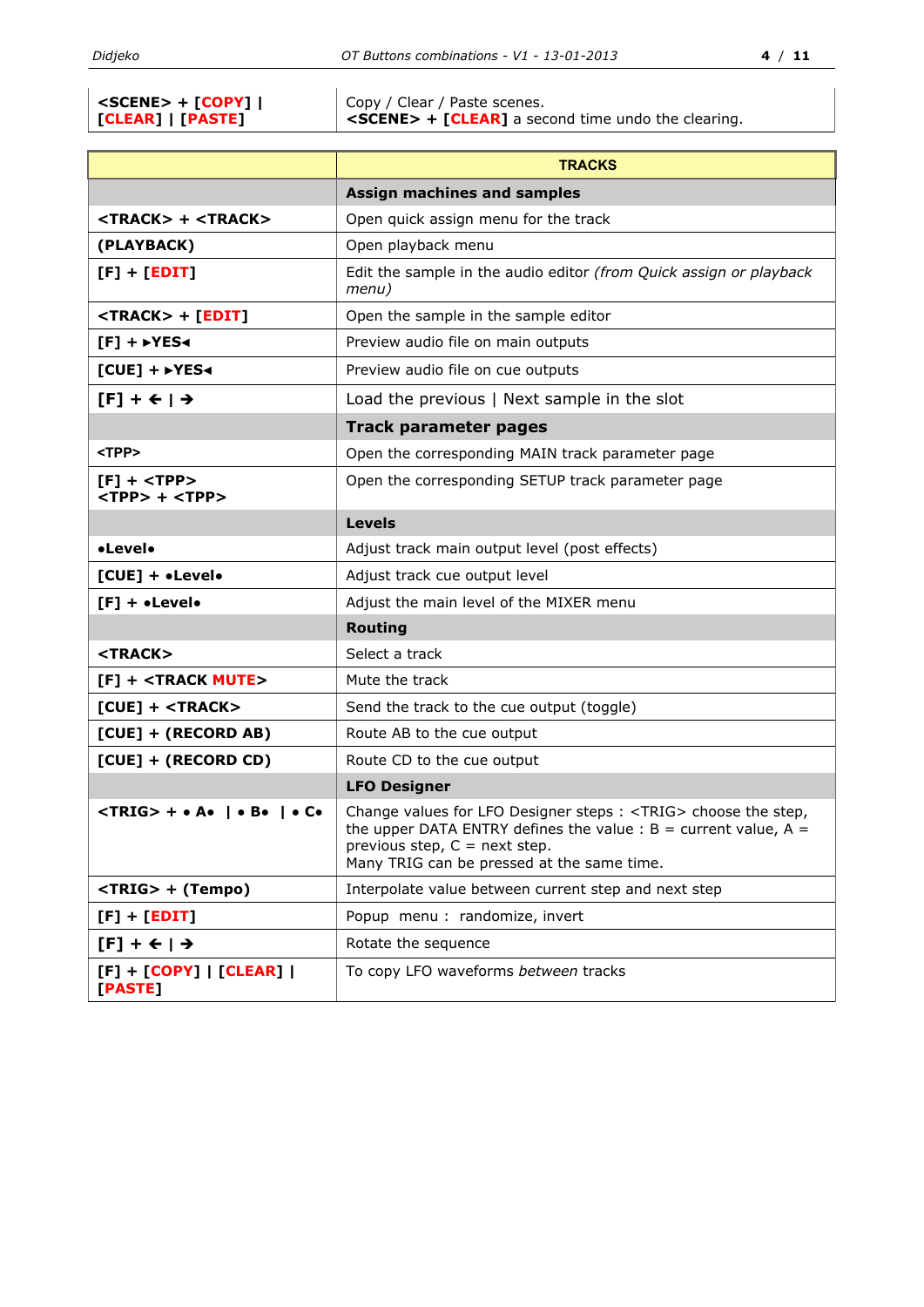|                                                   | <b>PATTERNS</b>                                                                                                                         |  |            |
|---------------------------------------------------|-----------------------------------------------------------------------------------------------------------------------------------------|--|------------|
|                                                   | <b>Select pattern</b>                                                                                                                   |  |            |
| $[PATHEN] + $                                     | Select a pattern in the current bank                                                                                                    |  |            |
| $[BANK]$ + <trig></trig>                          | Select a bank                                                                                                                           |  |            |
| $ + $                                             | then a pattern in the bank                                                                                                              |  |            |
|                                                   | <b>Pattern control</b>                                                                                                                  |  |            |
| $[\rightarrow]$                                   | Start playback of a pattern                                                                                                             |  |            |
| $\left[ \blacksquare \right]$                     | Stop the playback of all tracks except those containing THRU ma-<br>chines. Effects like Echo Freeze Delay will continue until fade out |  |            |
| $[1] + [1]$                                       | Stop all tracks containing THRU machines and kill Echo Freeze De-<br>lay                                                                |  |            |
| $[ \triangleright ]$ while playing                | Pause the playback                                                                                                                      |  |            |
| $[\triangleright]$ again                          | Resume playback                                                                                                                         |  |            |
|                                                   | <b>Pattern chaining</b>                                                                                                                 |  |            |
| 0 [PATTERN] + <trigs></trigs>                     | Loop the sequence of selected patterns                                                                                                  |  |            |
| [1]                                               | Stop playback and reset the pattern chain                                                                                               |  |            |
| $[ \cdot ]$                                       | Then the pattern chain will start playing from the beginning                                                                            |  |            |
| $[$ $\blacksquare$ $]$ + $[$ $\blacksquare$ $]$   | Reset the pattern chain                                                                                                                 |  |            |
|                                                   | <b>Sample locks</b>                                                                                                                     |  |            |
| $<$ TRIG> + $\uparrow$<br><trig> + •Level•</trig> | Open sample lock menu. Use Arrows or Level<br>Rapidly flashing red<br>knob to navigate in the list<br>led                               |  |            |
| $[F] + [EDIT]$                                    | Open track trig edit menu                                                                                                               |  |            |
| [SCALE SETUP]                                     | Navigate through the pages                                                                                                              |  |            |
| $[F] + [EDIT]$                                    | Open pattern settings menu                                                                                                              |  | <b>NOT</b> |

|                                         | <b>PATTERNS: RECORDING MODES</b>                                                  |  |
|-----------------------------------------|-----------------------------------------------------------------------------------|--|
| [0]                                     | Grid recording mode (toggle)                                                      |  |
| $[F] + \leftarrow$ $\rightarrow$        | Shift the trigs backwards / forwards                                              |  |
| <b>[SCALE SETUP]</b>                    | Navigate between pattern pages                                                    |  |
| $[0] + [1]$                             | Live recording mode                                                               |  |
| $\langle$ TRIG 9-16 $\rangle$           | Input sample trig on tracks 1-8                                                   |  |
| $[F]$ + <trig 9-16=""></trig>           | Input trigless trig                                                               |  |
| <b>•DATA ENTRY•</b>                     | Input parameter locks to the active track                                         |  |
| $NQ4 + $                                | Erase trigs in real time. Several tracks can be erased simultaneous-<br><u>ly</u> |  |
| $[F] + \triangleright NO \triangleleft$ | Remove parameter locks in real time                                               |  |
| $NQ4 + \bullet$ Levelo                  | Remove all sample locks in real time                                              |  |
| <b>&gt;NO&lt;+ •DATA ENTRY•</b>         | Remove specific paramater lock corresponding to the knob                          |  |
| $[$ $\blacksquare$                      | Stop both the recording and the playback of the seaquencer                        |  |
| $[\cdot]$                               | Exit live recording and kee the sequencer playing the pattern                     |  |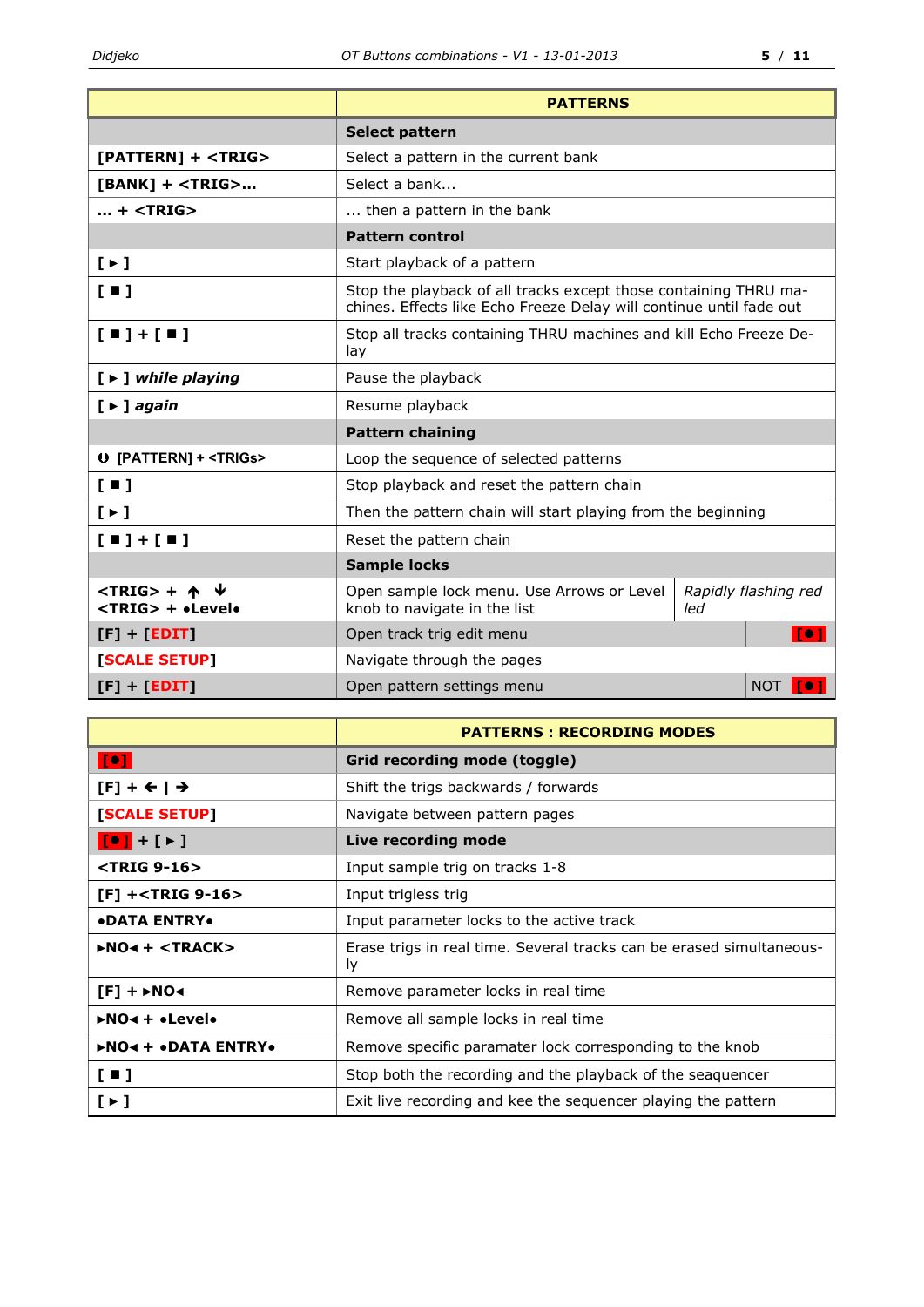|                                                                           | <b>PATTERNS: TRIG TYPES</b>                                                      |           |                       |
|---------------------------------------------------------------------------|----------------------------------------------------------------------------------|-----------|-----------------------|
| <trig></trig>                                                             | Place a sample trig (toggle)                                                     | Red led   |                       |
| $[F]$ + <trig></trig>                                                     | Place a trigless lock                                                            |           | Half-bright green led |
| $\langle \text{TRIG} \rangle$ + $\triangleright$ NO $\triangleleft$ twice | Turn a sample trig to a trigless lock                                            |           |                       |
| <trig> (trigless lock / trig)</trig>                                      | Turn a trigless lock or trigless trig to a sample trig                           |           |                       |
| $0$ <trig> + <math>\leftarrow</math>   <math>\rightarrow</math></trig>    | Open micro timing menu                                                           |           |                       |
| – ↓<br>ᠰ                                                                  | Adjust the trig count                                                            |           |                       |
| $\leftrightarrow$                                                         | Adjust the trig offset (grid resolution: 1/384)                                  |           |                       |
|                                                                           | <b>Trigless trigs</b>                                                            |           | Green full-bright led |
| <trig> + ►YES∢</trig>                                                     | Turn a trigless lock to a trigless trig                                          |           |                       |
| $\langle TRIG \rangle$ + $\triangleright$ NO $\triangleleft$              | Turn a sample lock to a trigless trig                                            |           |                       |
|                                                                           | Yellow led<br>One shot trigs                                                     |           |                       |
| [F] + <trig> (sample trig)</trig>                                         | Turn the sample trig to a one shot trig                                          |           |                       |
| $[$ $\blacksquare$ $]$ + $[$ $\blacksquare$ $]$                           | Re-arm the one shot trigs (while sequencer is stopped)                           |           |                       |
| <b>&gt;ENTER4</b>                                                         | Re-arm the one shot trigs in RECORDING SETUP and<br><b>TRACK TRIG EDIT menus</b> |           | Te <sub>1</sub>       |
| <track/> + ►ENTER◀                                                        | Re-arm all one shot recorder trigs of a track                                    |           |                       |
| <track/> + >EXIT<                                                         | Disarm all one shot recorder trigs of a track                                    |           |                       |
| <b>▶ENTER◀   [F] + ▶ENTER◀</b>                                            | Re-arm all one shot recorder trigs of the active track<br>$I^{\bullet}$          |           |                       |
| ►EXIT<   [F] + ►EXIT<                                                     | $I^{\bullet}1$<br>Disarm all one shot recorder trigs of the active track         |           |                       |
| ▶ENTER◀   [F] + ▶ENTER◀                                                   | NOT [O]<br>Re-arm all one shot recorder trigs of all tracks                      |           |                       |
| $\blacktriangleright$ EXIT< $\mid$ [F] + $\blacktriangleright$ EXIT<      | NOT [O]<br>Disarm all one shot recorder trigs of all tracks                      |           |                       |
| In track trig edit menu                                                   | <b>Swing and slide trigs</b>                                                     | Green led |                       |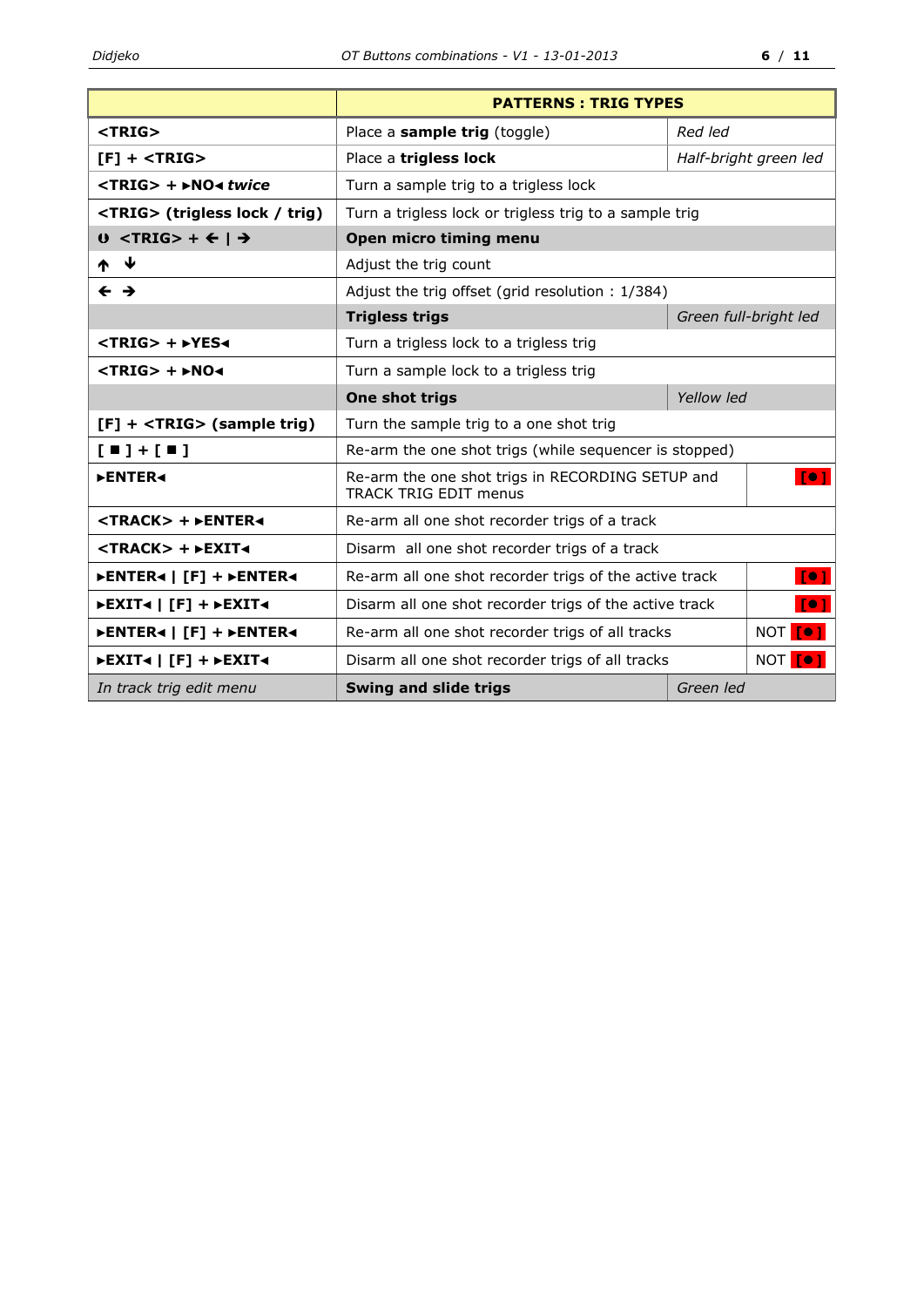|                                                                                        | <b>PATTERNS: TRIG MODES</b>                                                                   |                                                                                                                                   |
|----------------------------------------------------------------------------------------|-----------------------------------------------------------------------------------------------|-----------------------------------------------------------------------------------------------------------------------------------|
| $[F] + \uparrow \uparrow \uparrow$                                                     | Open trig mode menu                                                                           | NOT <b>[O]</b><br>AND NOT $\begin{bmatrix} \bullet \\ \bullet \end{bmatrix}$ + $\begin{bmatrix} \bullet \\ \bullet \end{bmatrix}$ |
|                                                                                        | <b>Track Mode (defaut)</b>                                                                    |                                                                                                                                   |
| <trig 1-8=""></trig>                                                                   | Trig any disconnected audio track                                                             |                                                                                                                                   |
| <trig 9-16=""><br/><math>&lt;</math>TRACK&gt; + [ <math>\triangleright</math> ]</trig> | Trig the machines of the eight tracks<br>Required t least one time for a THRU machine to play |                                                                                                                                   |
| $<$ TRACK> + [ $\blacksquare$ ]                                                        | Stop the playback of the machines                                                             |                                                                                                                                   |
| $[F]$ + <trig 9-16=""></trig>                                                          | Trig manually the trigless trigs of the track                                                 |                                                                                                                                   |
|                                                                                        | <b>Chromatic Mode: Chromatic playback of samples</b>                                          |                                                                                                                                   |
| <trigs 1-16=""><br/>and [SCALE SETUP]</trigs>                                          | Represent a mini keyboard                                                                     | - C key : yellow led<br>- White key : red led<br>- Black keys : unlit led                                                         |
| (TRIG 13)                                                                              | <b>Root note</b>                                                                              |                                                                                                                                   |
| <trig></trig>                                                                          | Trig a sample                                                                                 |                                                                                                                                   |
| $[F]$ + <trig></trig>                                                                  | Trig a trigless trig                                                                          |                                                                                                                                   |
| $[F] + \leftarrow$   $\rightarrow$                                                     | Change octave range                                                                           |                                                                                                                                   |
|                                                                                        | Slot Mode: Playback the flex and static sample slot lists                                     |                                                                                                                                   |
| <trig></trig>                                                                          | Trig a sample                                                                                 |                                                                                                                                   |
| [SCALE SETUP]                                                                          | Move between the rows                                                                         |                                                                                                                                   |
|                                                                                        | Slice mode: Play the individual slices                                                        |                                                                                                                                   |
| <trig></trig>                                                                          | Trig a slice                                                                                  |                                                                                                                                   |
| [SCALE SETUP]                                                                          | Move between the rows                                                                         |                                                                                                                                   |
|                                                                                        | Quick mute Mode: Same as mute settings in MIXER menu                                          |                                                                                                                                   |
| $<$ TRIG $>$                                                                           | Mute Audio Track (1-8), Midi Track (9-16)                                                     |                                                                                                                                   |
|                                                                                        | <b>Delay control Mode: Parameters of Echo Freeze Delay</b>                                    |                                                                                                                                   |
| $0$ <trig 9-16s=""></trig>                                                             | Select the tracks (many trigs can be pressed)                                                 |                                                                                                                                   |
| <trig 1-8=""></trig>                                                                   | Adjust the time value of the selected delays                                                  |                                                                                                                                   |
| [SCALE SETUP]                                                                          | Change the scale of values for <trig 1-8=""> (1:2 or 1:3)</trig>                              |                                                                                                                                   |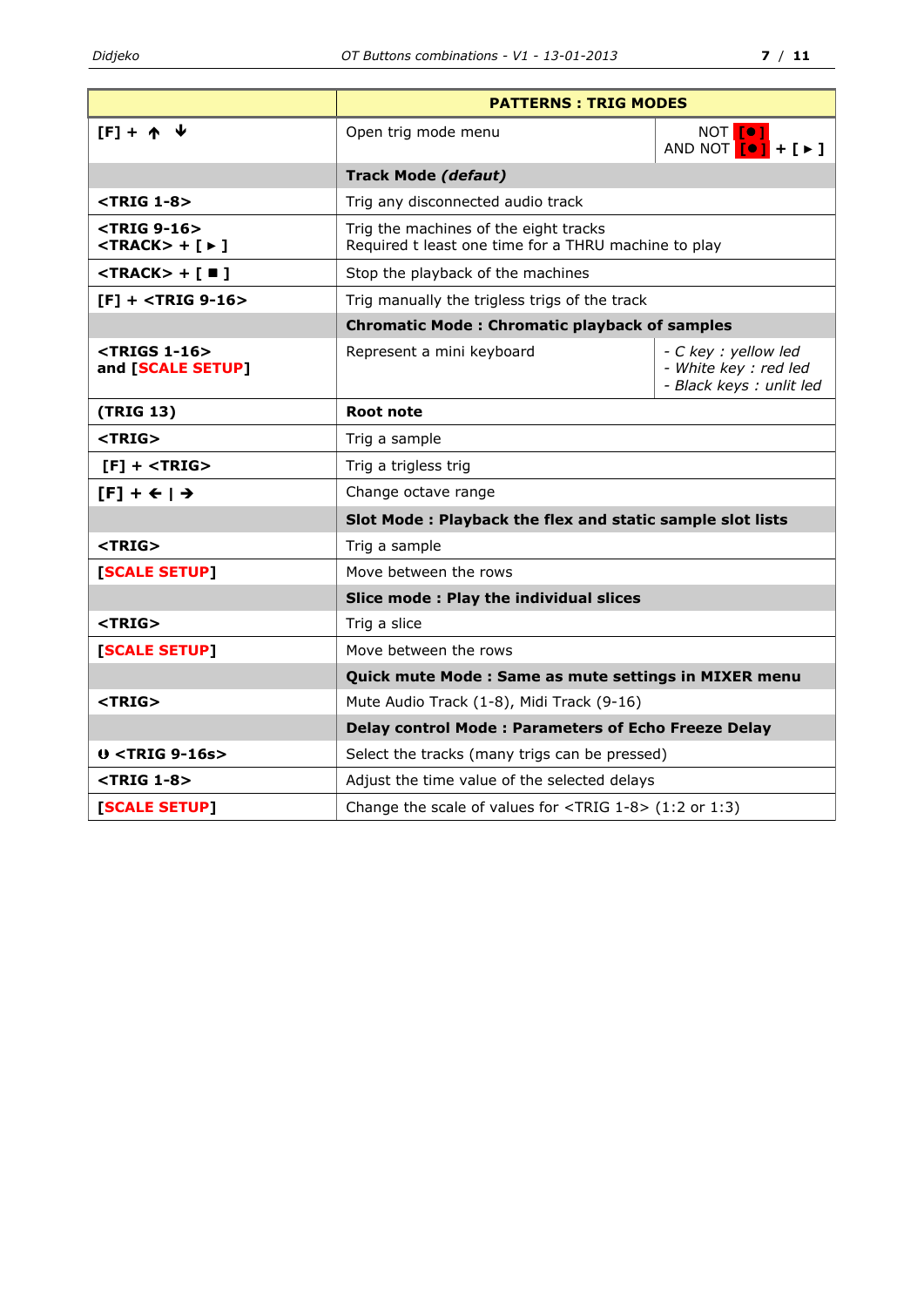|                                                    | SEQUENCER COPY, PASTE AND CLEAR OPERATIONS     |                                  |
|----------------------------------------------------|------------------------------------------------|----------------------------------|
| [BANK] [PATTERN] [TRIG]                            | Patterns : select the pattern                  | NOT [O]                          |
| $<$ TRACK $>$                                      | <b>Tracks: select the track</b>                | To 1                             |
|                                                    |                                                |                                  |
| $[F]$ +<br>[COPY]   [CLEAR]   [PASTE]              | Pattern or track operations                    |                                  |
| $[F] + [PASTE]$                                    | Undo the paste operation                       | $after [F] + [PASTE]$            |
| $[F] + [CLEAR]$                                    | Undo the clear operation                       | $after [F] + [CLEAR]$            |
| <track/> + [SCALE SETUP]                           | Track page: select the page of sequencer steps |                                  |
| [SCALE SETUP] +<br>[COPY]   [CLEAR]   [PASTE]      | Track page operations                          |                                  |
| [SCALE SETUP] + [PASTE]                            | Undo the paste operation                       | after [SCALE SETUP] +<br>[PASTE] |
| [SCALE SETUP] + [CLEAR]                            | Undo the clear operation                       | after [SCALE SETUP]<br>+[CLEAR]  |
| $<$ TRACK> + $<$ TPP>                              | Track parameter page (both main and setup)     |                                  |
| $<$ TPP $>$ +<br>[COPY]   [CLEAR]   [PASTE]        | Track parameter page operations                |                                  |
| <tpp> + [PASTE]</tpp>                              | Undo the paste operation                       | $after$ <tpp> + [PASTE]</tpp>    |
| <tpp> + [CLEAR]</tpp>                              | Undo the clear operation                       | $after$ <tpp> + [CLEAR]</tpp>    |
|                                                    | <b>Trigs</b>                                   | [0]                              |
| $0$ <trig> +<br/>[COPY]   [CLEAR]   [PASTE]</trig> | Trig operations                                |                                  |
| $0$ <trig> + [CLEAR]</trig>                        | Clear all trig locks of the track              |                                  |
| $0$ <trig> + [PASTE]</trig>                        | Undo the paste operation                       | $after 0 < TRIG > + [PASTE]$     |
| $0$ <trig> + [CLEAR]</trig>                        | Undo the clear operation                       | after $0 < TRIG$ + [CLEAR]       |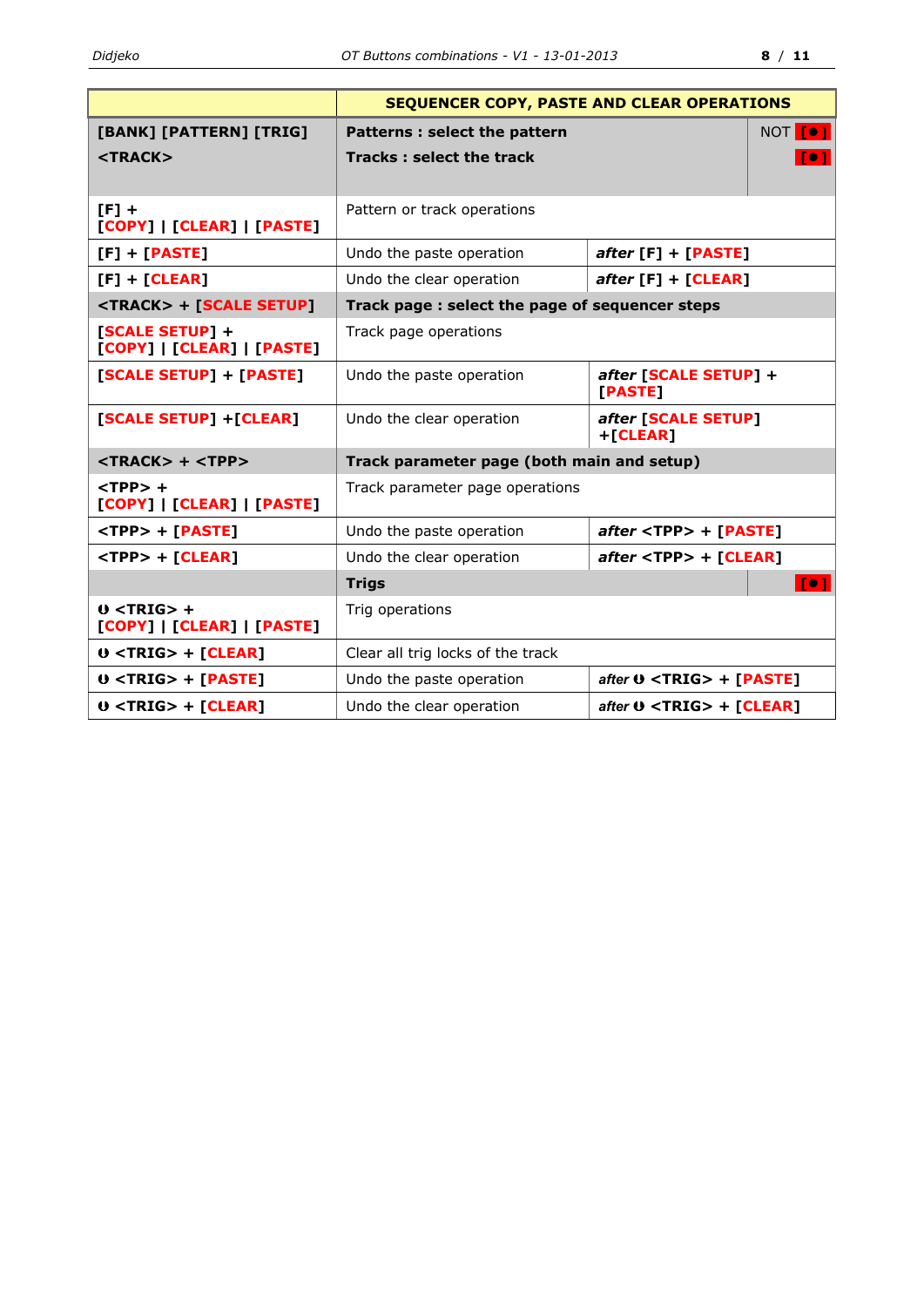|                                                   | <b>AUDIO EDITOR</b>                                          |  |  |
|---------------------------------------------------|--------------------------------------------------------------|--|--|
|                                                   | Opening the audio editor                                     |  |  |
| $[F] + [EDIT]$                                    | from Quick assign or playback setup menu                     |  |  |
| <track/> + [EDIT]                                 | from the machine of the track                                |  |  |
| <record> + [EDIT]</record>                        | from the track recorder for the recorder buffers 1-8         |  |  |
| (PLAYBACK)                                        | <b>Trim menu</b>                                             |  |  |
| •Level• $\vert \leftarrow \vert \rightarrow$      | Navigate in the waveform                                     |  |  |
| .A. .B. .C.                                       | Set start / loop / end points of the sample                  |  |  |
| $[F] + \cdot A \cdot \cdot B \cdot \cdot C \cdot$ | Move points to snap zero crossings                           |  |  |
| $\bullet$ D $\bullet$                             | Zoom on the Y axis                                           |  |  |
| $\bullet$ E $\bullet$                             | Scroll the waveform                                          |  |  |
| $\bullet$ F $\bullet$                             | Zoom on the X axis                                           |  |  |
| ₩<br>₼                                            | Zoom in / Zoom out                                           |  |  |
| $[F] + \rightarrow YES$                           | Preview sample from the main outputs                         |  |  |
| $[CUE] + FYES4$                                   | Preview sample from the cue outputs                          |  |  |
| $[F] + [EDIT]  $ >YES<                            | Open trim edit menu                                          |  |  |
| (AMP)                                             | <b>Slice menu</b>                                            |  |  |
| $[F] + [EDIT]  $ >YES<                            | Open slice edit menu                                         |  |  |
| .A. .B. .C.                                       | Set start / loop / end points of the slice                   |  |  |
| $[F] + \cdot A \cdot \cdot B \cdot \cdot C \cdot$ | Move points to snap zero crossings                           |  |  |
| (LFO)                                             | <b>Edit menu</b>                                             |  |  |
| •A• •C•                                           | Select the section of audio file to edit                     |  |  |
| $[F] + \cdot A \cdot \cdot C \cdot$               | Select using zero-crossing points                            |  |  |
| $[F] + [COPY]$                                    | Copy the selection                                           |  |  |
| $[F] + [PASTE]$                                   | Paste the selection at position of $\bullet A\bullet$ point. |  |  |
| (Effect 1)                                        | Open attributes menu                                         |  |  |
| (Effect 2)                                        | Open file menu                                               |  |  |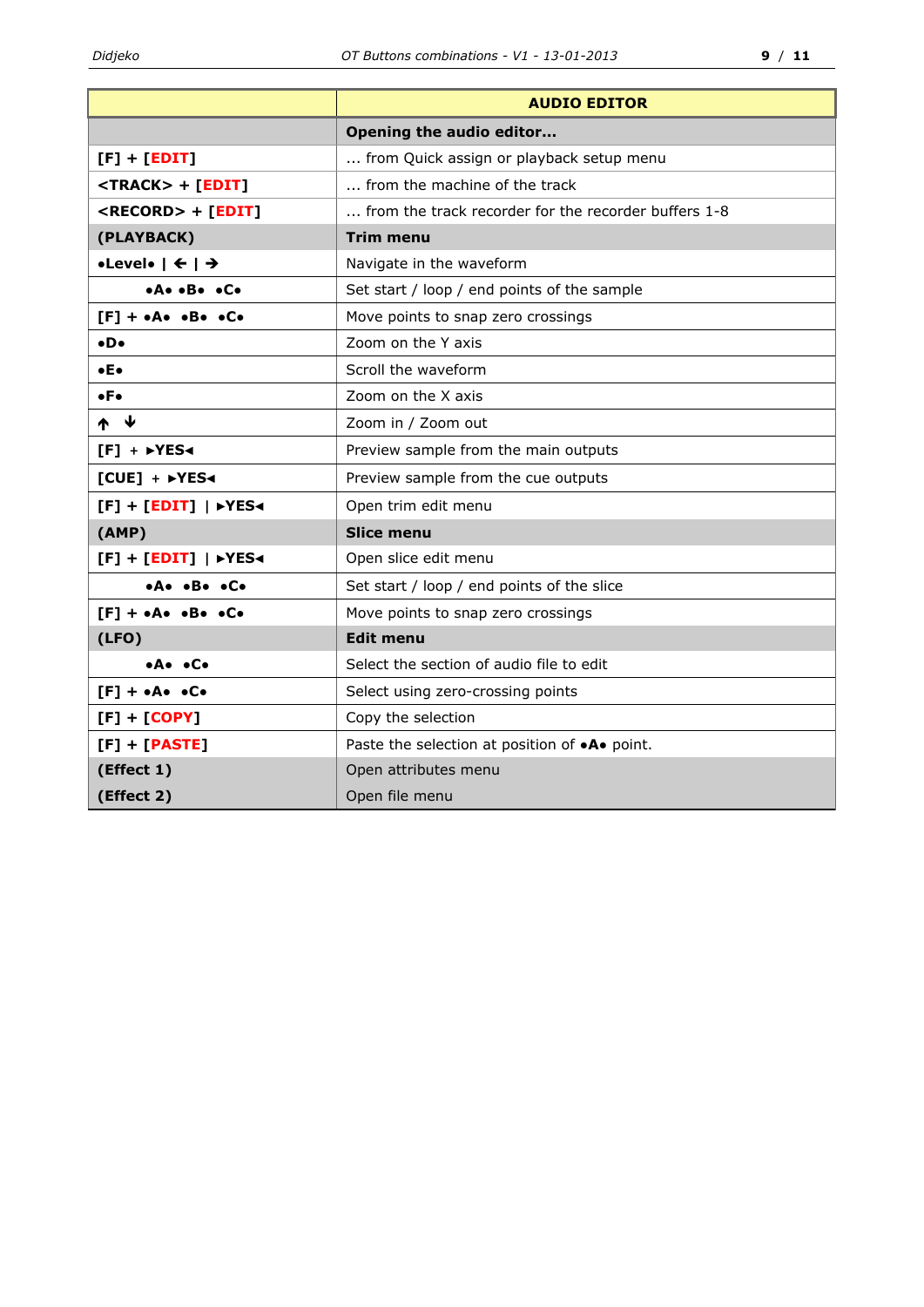|                                                          | <b>ARRANGER MENU</b>                                                                |  |  |
|----------------------------------------------------------|-------------------------------------------------------------------------------------|--|--|
| $[F] + [ARRANGER]$                                       | <b>Enter arrangement mode</b>                                                       |  |  |
| $[ \cdot ]$                                              | Play the arrangement                                                                |  |  |
| ₩                                                        | Navigate through the rows of the arrangement                                        |  |  |
| ►YES4                                                    | Play the new selected row after the currently playing row has finis-<br>hed playing |  |  |
| $\left[\begin{array}{c} \blacksquare \end{array}\right]$ | Stop the playback                                                                   |  |  |
| $[$ $\blacksquare$ ] again                               | Move the position pointer to the beginning of the arrangement                       |  |  |
| $[F] + [EDIT]$                                           | Open arranger menu                                                                  |  |  |
| $[F] + \Psi$                                             | Insert an arrangement row                                                           |  |  |
| $[F] + \uparrow$                                         | Remove an arrangement row                                                           |  |  |
| $\leftarrow \rightarrow$                                 | Move the focus between the columns                                                  |  |  |
|                                                          | Pat column (patterns)                                                               |  |  |
| •Level•<br>[BANK]/[PATTERN] +<br>$<$ TRIG $>$            | Select the pattern to play                                                          |  |  |
| •Level• anti-clockwise: HALT                             | HALT is located before pattern A01                                                  |  |  |
| •Level• anti-clockwise: LOOP                             | Once HALT is selected, it can be changed to LOOP                                    |  |  |
| •Level• anti-clockwise                                   | then Level knob sets the number of loop cycles                                      |  |  |
| •Level• clockwise : JUMP                                 | Once HALT is selected, it can be changed to JUMP                                    |  |  |
| •Level• clockwise                                        | then Level knob sets the row number to jump to                                      |  |  |
| •Level• anti-clockwise: REM                              | Once HALT is selected, it can be changed to REM                                     |  |  |
| $\rightarrow +$ $\rightarrow$ YES4                       | then open naming menu for the remark                                                |  |  |
|                                                          | Rep column <repeats)< th=""></repeats)<>                                            |  |  |
| •Level•                                                  | Alter the number of repeats                                                         |  |  |
|                                                          | LN column (length)                                                                  |  |  |
| •Level•                                                  | Alter the pattern length setting                                                    |  |  |
|                                                          | <b>Scene column</b>                                                                 |  |  |
| •Level•<br>$<$ SCENE $>$ + $<$ TRIG $>$                  | Assign the scenes                                                                   |  |  |
|                                                          | T column (transpose)                                                                |  |  |
| ▶YES4                                                    | Open the MIDI TRANSPOSE window                                                      |  |  |
|                                                          | <b>B column (individual BPM settings)</b>                                           |  |  |
| ▶YES4                                                    | Open the ROW TEMPO window                                                           |  |  |
|                                                          | M column (mute settings)                                                            |  |  |
| ►YES4                                                    | Open the ROW MUTE window                                                            |  |  |
| $<$ TRIG 1-8 $>$                                         | Mute audio tracks                                                                   |  |  |
| <trig 9-16=""></trig>                                    | Mute midi tracks                                                                    |  |  |